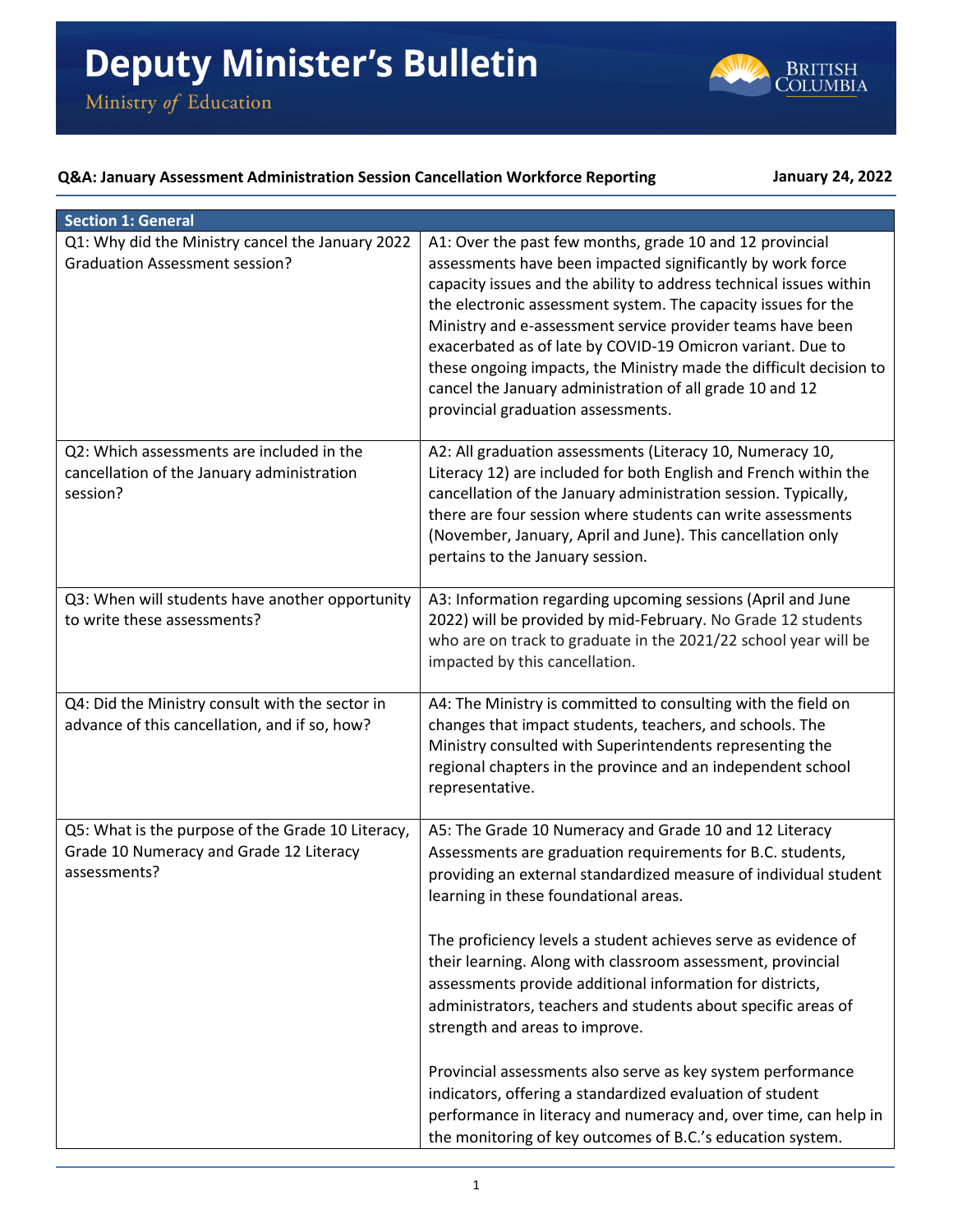| Q6: How are these assessments different than<br>the subject-based provincial exams the province<br>used to administer?                                                                                                               | A6: Graduation assessments have changed to align with the<br>redesigned curriculum and are no longer course-based and are<br>now cross-curricular.<br>As part of the updated graduation requirements, students must<br>complete three provincial assessments (Literacy 10, Numeracy 10<br>and Literacy 12), which focus on the demonstration and<br>application of numeracy and literacy.<br>Students in French Immersion and the Francophone program<br>write additional assessments for dual diplomas.                                                                 |
|--------------------------------------------------------------------------------------------------------------------------------------------------------------------------------------------------------------------------------------|--------------------------------------------------------------------------------------------------------------------------------------------------------------------------------------------------------------------------------------------------------------------------------------------------------------------------------------------------------------------------------------------------------------------------------------------------------------------------------------------------------------------------------------------------------------------------|
| Q7: Does this cancellation affect the Foundation<br><b>Skills Assessments?</b>                                                                                                                                                       | A7: No, it does not.                                                                                                                                                                                                                                                                                                                                                                                                                                                                                                                                                     |
| Section 2: Impacts on Assessment Schedules and Results                                                                                                                                                                               |                                                                                                                                                                                                                                                                                                                                                                                                                                                                                                                                                                          |
| Q8: Students, teachers and administrators do a<br>lot to prepare for assessment sessions. Can the<br>Ministry commit to providing clarity on<br>assessments for the rest of the year to avoid<br>sudden cancellations like this one? | A8: The Ministry is aware of the time that students, teachers and<br>administrators spend preparing for the assessment session and<br>acknowledge that a last-minute cancellation is not ideal.<br>As the Omicron variant, workforce and technical issues all play a<br>factor in the upcoming assessment administration sessions, the<br>Ministry will be working with our e-assessment provider and<br>consulting with the sector to determine feasibility of upcoming<br>sessions. An update will be provided on the April and June<br>sessions by February 15, 2022. |
| Q9: Will the April and June assessment sessions<br>be extended to provide students and<br>administrators with more flexibility?                                                                                                      | A9: It is possible that the April and June administration sessions<br>can be extended, but the feasibility will need to be explored.<br>Updates to the assessment schedule will be made on the Ministry<br>website at: https://www2.gov.bc.ca/gov/content/education-<br>training/k-12/administration/program-<br>management/assessment/graduation                                                                                                                                                                                                                        |
| Q10: Will any additional graduation<br>administration sessions be added this school year<br>to make up for the cancellation in January?                                                                                              | A10: There are no plans to add sessions outside of April and June<br>2022. Updates to the assessment schedule will be made on the<br>Ministry website at:<br>https://www2.gov.bc.ca/gov/content/education-training/k-<br>12/administration/program-<br>management/assessment/graduation                                                                                                                                                                                                                                                                                  |
| Q11: What happens for students who already<br>completed the oral component of LTF12? Will<br>they have to redo this in April?                                                                                                        | A11: At this point, we will need to determine the technical<br>feasibility or aligning the oral component of the assessment with<br>a later written component. All efforts will be made to ensure that<br>the student experience to complete LTF 12 will be as easy as<br>possible.                                                                                                                                                                                                                                                                                      |